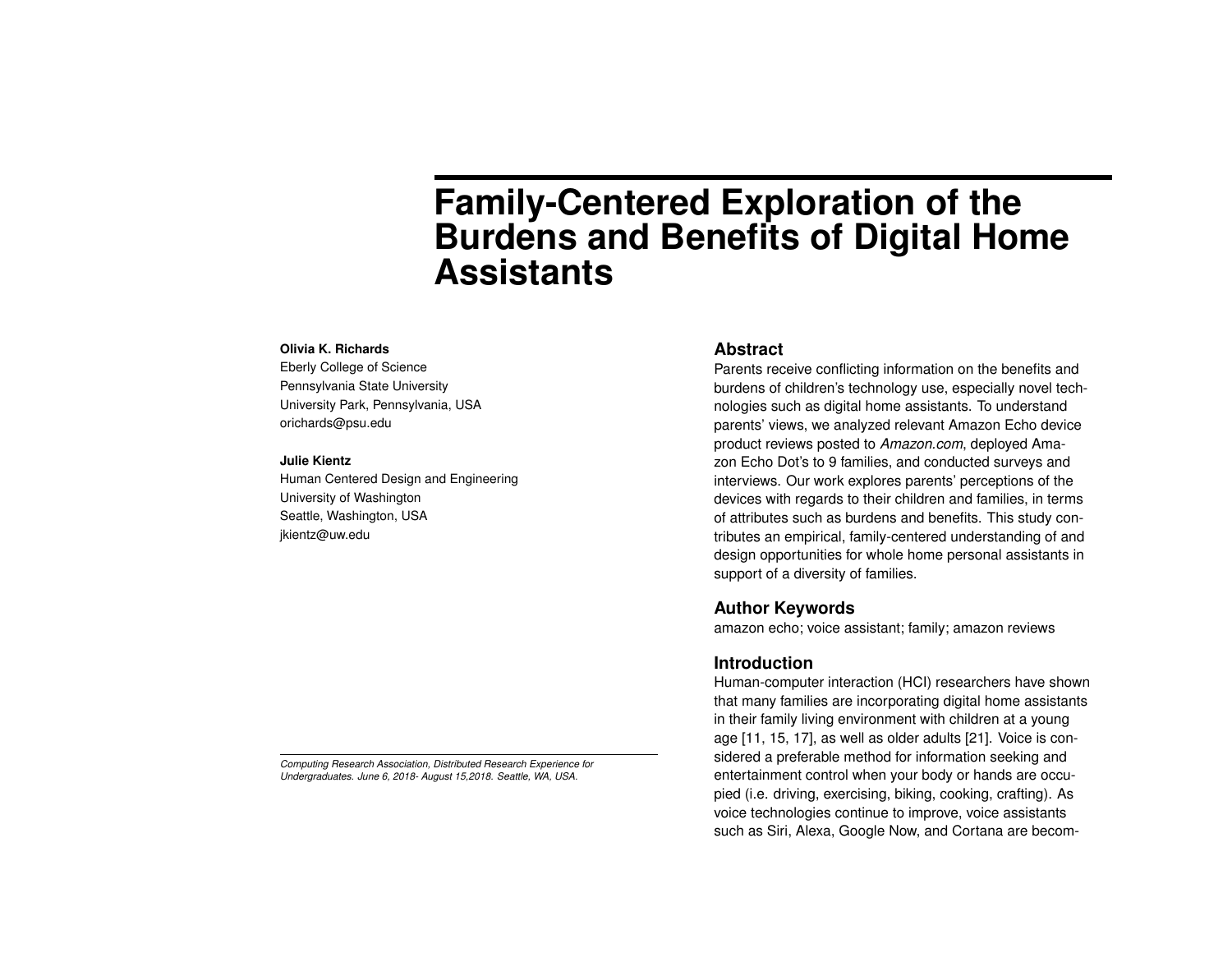ing everyday friends [\[19\]](#page-6-2) to many consumers, but a source of confusion to others.

Voice interfaces are an ever growing technological realm that are often missing from the homes of low-to-middle income American families. In fact, according to Rakuten Intelligence, over 50% of Amazon Echo buyers have an annual household income over \$75,000 per year [\[10\]](#page-5-2). The average Echo user spent \$400 more than the average Amazon Prime member [\[13\]](#page-5-3) in 2017, showing that Echo owners are a generally affluent user base. Thus, children living in lowto-middle-income homes often don't have the opportunity to explore or be empowered by cutting-edge voice technologies.

Several digital home assistants have been developed for consumers *(Table 1)*. We began our investigation into parents' perceptions of digital home assistants with a qualitative analysis of online product reviews from a popular shopping site, *Amazon.com*. Since reviews for Google Home are unavailable on *Amazon.com*, we were limited to reviews of the Amazon family of Echo devices for analysis.

| Amazon            | Google    | Microsoft | Apple   |
|-------------------|-----------|-----------|---------|
| Echo              | Home      | Invoke    | HomePod |
| Echo Dot          | Home Mini |           |         |
| Echo Plus         | Home Max  |           |         |
| Echo Show         |           |           |         |
| Echo Spot         |           |           |         |
| Echo Dot for Kids |           |           |         |

**Table 1:** Popular Digital Home Assistants on the Market

The design space for voice assistants for families is still relatively under-explored to meet their unique needs. The goal of our work is to answer two research questions:

- 1. What burdens and benefits do parents perceive of digital home assistants?
- 2. How can digital home assistants be better designed to support families?

Using a foundation of existing bodies of work, we address these research questions by conducting an interview study to gain insights into the adoption and use of digital home assistants in low-to-middle-income families. We examine parents' perceptions of the devices' benefits and burdens for their children and families by outlining themes from 205 filtered Amazon product reviews.

As data analysis is ongoing for the larger study, we will discuss preliminary findings for both research projects covered this summer.

# **Related Work**

The popularity of devices like the Amazon Echo provides new opportunities to study how people use and perceive conversational agents. Researchers have examined children's perception of intelligent personal assistants with respect to intelligence, abilities and trust, including Amazon Echo and Google Home [\[11\]](#page-5-0). Luger et al. studied user expectations of conversational agents, including Siri, Google, and Alexa, and found user expectations far more complex than the rather simple operation of the systems, particularly regarding known machine intelligence, system capability and goals [\[15\]](#page-5-1).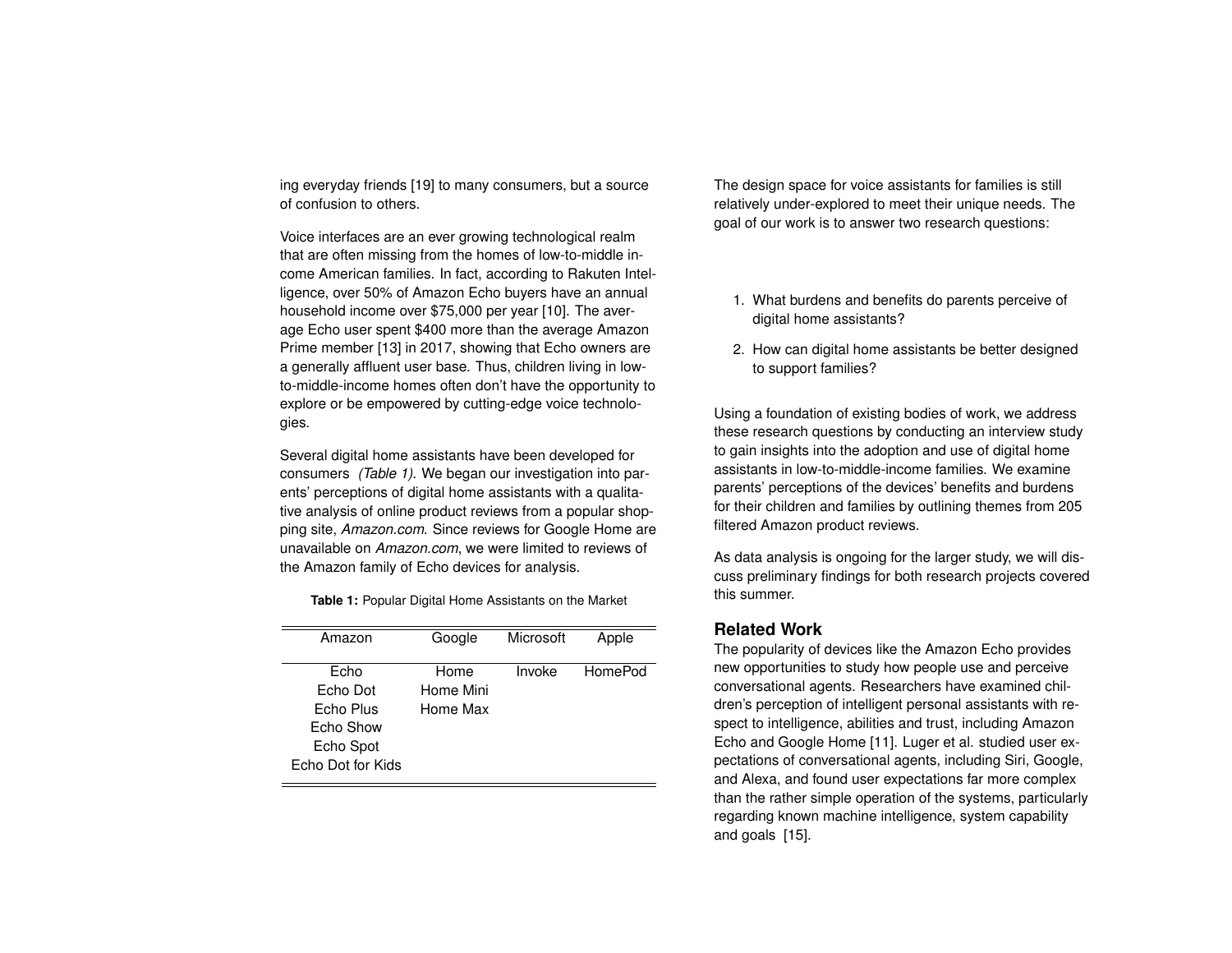Researchers have become creative with methods of data collection in order to understand how families use technology in their natural environment, as their are challenges that emerge in doing research in participant homes [\[22\]](#page-6-3). Researchers gained insight into family technology practices in their multi-screen living rooms using a camera to detect TV and smart phone usage [\[20\]](#page-6-4). Ferdous et al. [\[12\]](#page-5-4) also leveraged video capture for data collection, along with frequent home visits to track technology use during family mealtime. Porcheron et al. [\[17\]](#page-6-0) deployed Amazon Echo devices with a general population of participants, as well as a Conditional Voice Recorder, that activated when the "wake word" Alexa is heard by the Echo. We take a similar approach in leveraging a conditional voice recorder that records a longer period of time to understand the context of conversations surrounding the device.

Several researchers have leveraged Amazon Echo reviews to gain insights into user perceptions and use of the devices, but the parent perspective is still under-explored. Purington et al. studied the way that users personified their Echo device in Amazon reviews, and concluded that users who personify their Echo device are more likely to be generally satisfied with it [\[19\]](#page-6-2). Pradhan et al. examined the accessibility of digital home assistants off-the-shelf and studied how voice-based intelligent personal assistants are being used by people with disabilities, by analyzing Amazon Echo reviews by users with disabilities and interviewing disabled users of the Amazon Echo [\[18\]](#page-6-5). The researchers found that, although there are accessibility challenges, consumers with varying disabilities are using the Amazon Echo for speech therapy and to support their family and friend caregivers. The depth and breath of Amazon Echo product reviews provides an opportunity to learn what families perceive as the benefits and burdens of their Echo devices.

Researchers have worked to understand child and parentchild interaction with internet connected toys in the lab setting. Druga et al. [\[11\]](#page-5-0) studied how 26 children interacted with and perceived their compared intelligence to several digital home assistants and smart toys, and found that differing modes of interaction can affect this level of intelligence. Several parent perspectives of the toys were confirmed in our Amazon review content analysis as they wished for more parental controls and were concerned for jokes that weren't age-appropriate [\[16\]](#page-6-6). Since previous research was conducted in the lab setting, we specifically study everyday interactions for families. Through our work, we study how families adopt digital home assistants, how they interact with them, and what specific benefits and burdens they encounter. Once ongoing analysis is complete, we will share how the Echo devices could be better designed to support parent-child and child-only interactions with digital home assistants.

# **Methods**

## *Amazon Echo Deployment Study*

We conducted 10 initial and 10 final semi-structured interviews with 10 families that have children at home. This research was approved by the university's Institutional Review Board (IRB). The interview participants were found through a request put to a university affiliated research page and social media pages targeting parents in the surrounding area. Flyers advertising the research study to eligible families were also placed in local libraries, athletic centers, and bus stations. The eligible participants that reached out were screened for eligibility and then the research team conducted an initial home interview.

The goal of the initial interview was to gain insights into their current understanding of voice assistants and their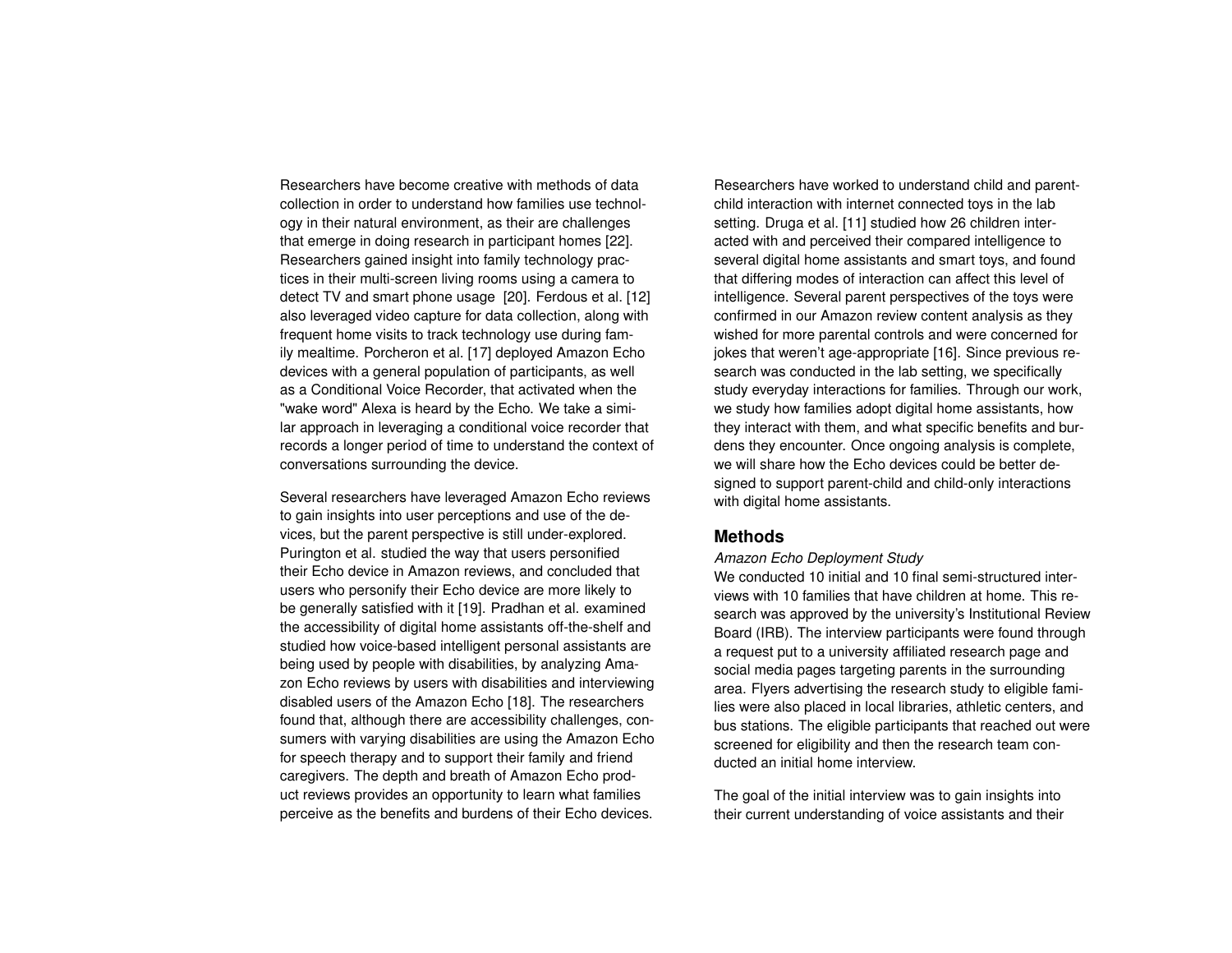expectations of the device, and also understand how the challenges that families face in the set up process.

We transcribed the audio recordings of our participating families' interactions with Alexa and use of their Echo Dot, over the month of their participation in the study. The DREU student helped conduct 7 of the 20 total interviews. For each initial and final interview, the interaction was recorded and later transcribed to facilitate analysis. To thank the interview participants for their time and effort, we provided each family with gift cards. The families were also able to keep the Echo device. To ensure the confidentiality of participants, unique identifiers were assigned to each interviewee. Data analysis is ongoing.

#### *Data Collection and Content Analysis*

All Amazon Echo product reviews posted before June 27, 2018 were scraped and filtered for relevant content using words such as kid, child, son, daughter, and grand, for grandchild and grandkid. Although Alexa is growing to be a feature on a number of new devices, such as the Echo Fire TV Cube, a hands-free streaming media player, and Amazon Tap, a portable Bluetooth speaker, as well as several third-party devices and products, we limited ourselves to the Echo family of devices *(see Table 2)*.

We first excluded reviews with less than 100 characters due to their nature. We then filtered the reviews for relevance to our research by including only reviews with one or more of the following words: kid, child, grand, daughter, son, family, and year old. We manually deleted and excluded reviews irrelevant to our research such as *(Echo 1089- "I bought the Echo for my 83 year old Mother and she loves it")*. Finally, we compiled the relevant reviews, assigned a random decimal to each of the 7,200 reviews and randomized the list of reviews. We hit data saturation after analyzing 205 reviews and the code book consisted of the following themes:

| Table 2: Reviews from Devices Used in Content Analysis |  |  |  |
|--------------------------------------------------------|--|--|--|
|--------------------------------------------------------|--|--|--|

| Amazon Echo Product         | Total*  | Total Applicable* |
|-----------------------------|---------|-------------------|
| Refurbished Echo Gen. 1 [8] | 48,900  | 806               |
| Echo Gen. 2 <sup>[1]</sup>  | 22,563  | 813               |
| Refurbished Echo Dot [9]    | 2,259   | 31                |
| Echo Dot [2]                | 113,200 | 4,425             |
| Echo Plus [4]               | 2,863   | 92                |
| Echo Look [7]               | 73      | 1                 |
| Echo Spot [6]               | 4125    | 172               |
| Echo Show [5]               | 11,628  | 758               |
| Echo Dot for Kids [3]       | 228     | 174               |
|                             |         |                   |

\* *As of June 27, 2018*

# **Preliminary Results and Discussion**

## *Home Echo Deployment Study*

Data collection for the study is ongoing and data analysis has recently begun. We will share preliminary insights from the data we have collected so far.

In the initial interview, families share an understanding of the device obtained mainly from conversations with coworkers, family and friends, as well as commercials on TV, radio and the internet.

During the setup process, the light rings on the device are particularly confusing for families, which confirms researchers belief that ambient technologies without screens trigger both curiosity and confusion [\[14\]](#page-5-14). Although Amazon provides few device setup instructions and the process relies mostly on existing confidence and knowledge of technology set-up procedures, families take advantage of the opportunity to be guided by Amazon; they pay close attention to an introductory video about their new Echo and read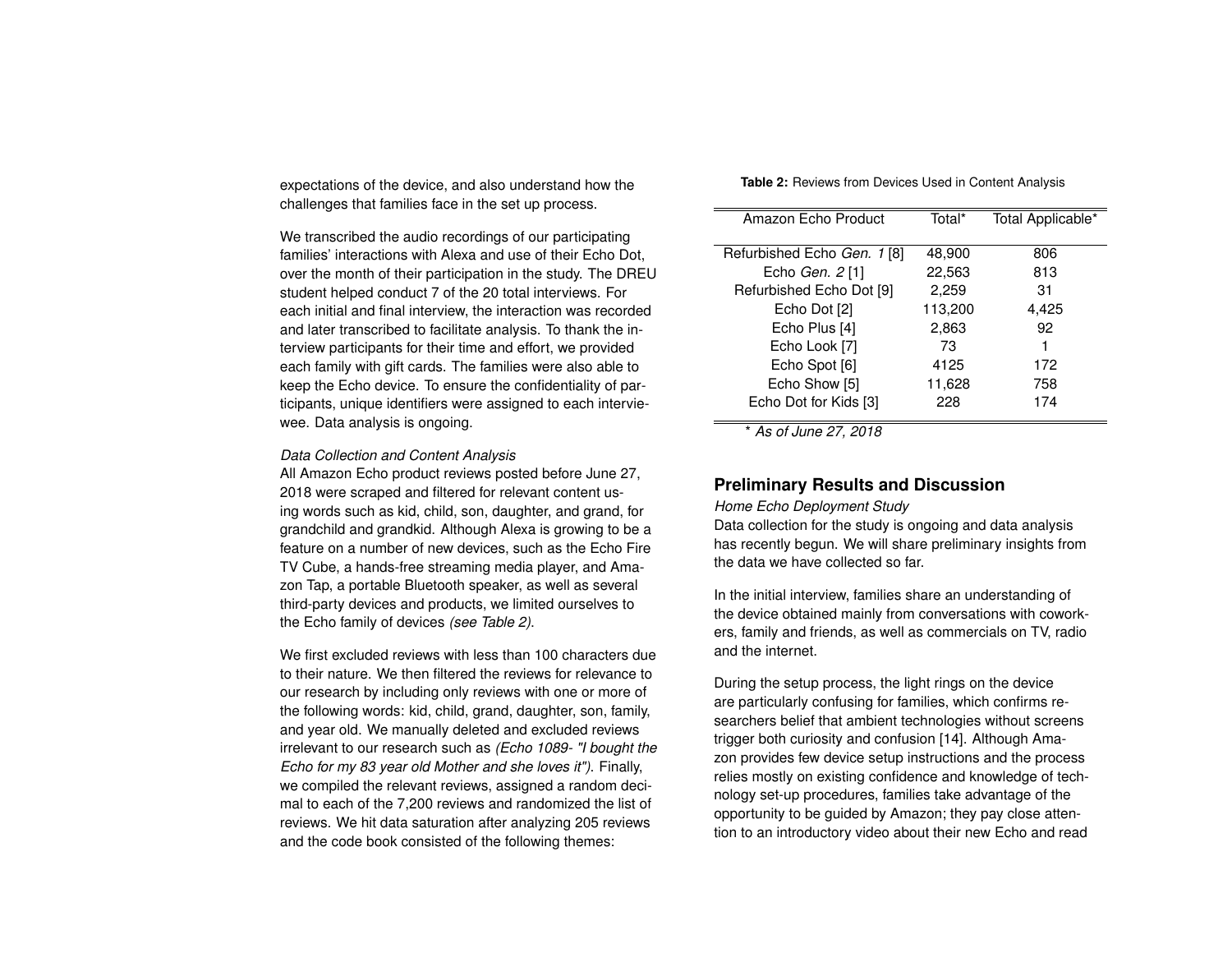**Table 3:** Codes- Benefits and Burdens of Voice Assistant Use in Families

| Themes      | Affect  |  |
|-------------|---------|--|
| Autonomy    | Benefit |  |
| Experience  | Benefit |  |
| Information | Benefit |  |
| Social      | Benefit |  |
| Financial   | Both    |  |
| Physical    | Both    |  |
| Usage       | Both    |  |
| Time        | Both    |  |
| Privacy     | Burden  |  |
|             |         |  |

the small pamphlet folded in the box. This video is shown toward the end of the set up process.

Data is still being analyzed from their use of the devices but the final interview data shows that families generally use the devices less often than they expected. It seems as though the device is used mostly for entertainment. A common burden for families was Alexa's inability to be bilingual. There will be several design recommendations made regarding improvements to support families.

#### *Amazon Review Content Analysis*

Based on relevant Amazon Echo reviews [\[1,](#page-5-6) [2,](#page-5-8) [3,](#page-5-13) [4,](#page-5-9) [5,](#page-5-12) [6,](#page-5-11) [7,](#page-5-10) [8\]](#page-5-5), parents and grandparents have a sense of hope and confidence regarding the features and capabilities of their Echo device(s). Nearly 7.4% of product reviewers specifically mentioned that their device(s) will get better with time. Although every user doesn't love every skill that Alexa has to offer, families seem confident that Amazon will improve the skills and enhance Alexa's capabilities.

Alexa is often treated as a mediator in family conversations and an unbiased, third party in the home. A user rated their Echo Dot with five stars, writing *"I am still learning what Alexa can do and how to get the most information from her. Yes, I am guilty of thanking her for answering questions and solving family debates. I am growing in confidence as Alexa grows in knowledge"* - Dot 3727.

Communication within the home and social connection with family outside of the home is also a popular use, as 24.4% of family users mentioned their in-home or out-of home communication using Echo devices. This validates the effectiveness and popularity of the "Drop-In" feature on the devices, even though some consumers consider it "creepy." Parents can physically benefit as Echo Dot Review #4477 *"Loved it so much I got one for every room! I made multi room music groups so its basically like having speakers all throughout the house. Also, a huge bonus is the drop in feature. Umm...HELLO HOME INTERCOM SYSTEM!! Do you know how easy it is to talk to the kids in the basement while I'm upstairs!? No more yelling :)"* Additionally, several reviews that detailed enhanced social connection to friends and family using the "Drop-In" feature.

These findings reveal emergent parental perspectives of Amazon's Echo device family and Alexa, but their generalizability is limited by the sample of users who chose to review the products, as their opinions may differ those who did not post reviews. However, the findings of this exploratory study offer insight into how families use Echo devices in their homes and what parents perceive as benefits and burdens of the Echo devices.

## *Contributions*

This study contributes an empirical, family-centered understanding of and design opportunities for whole home personal assistants in support of a diversity of families.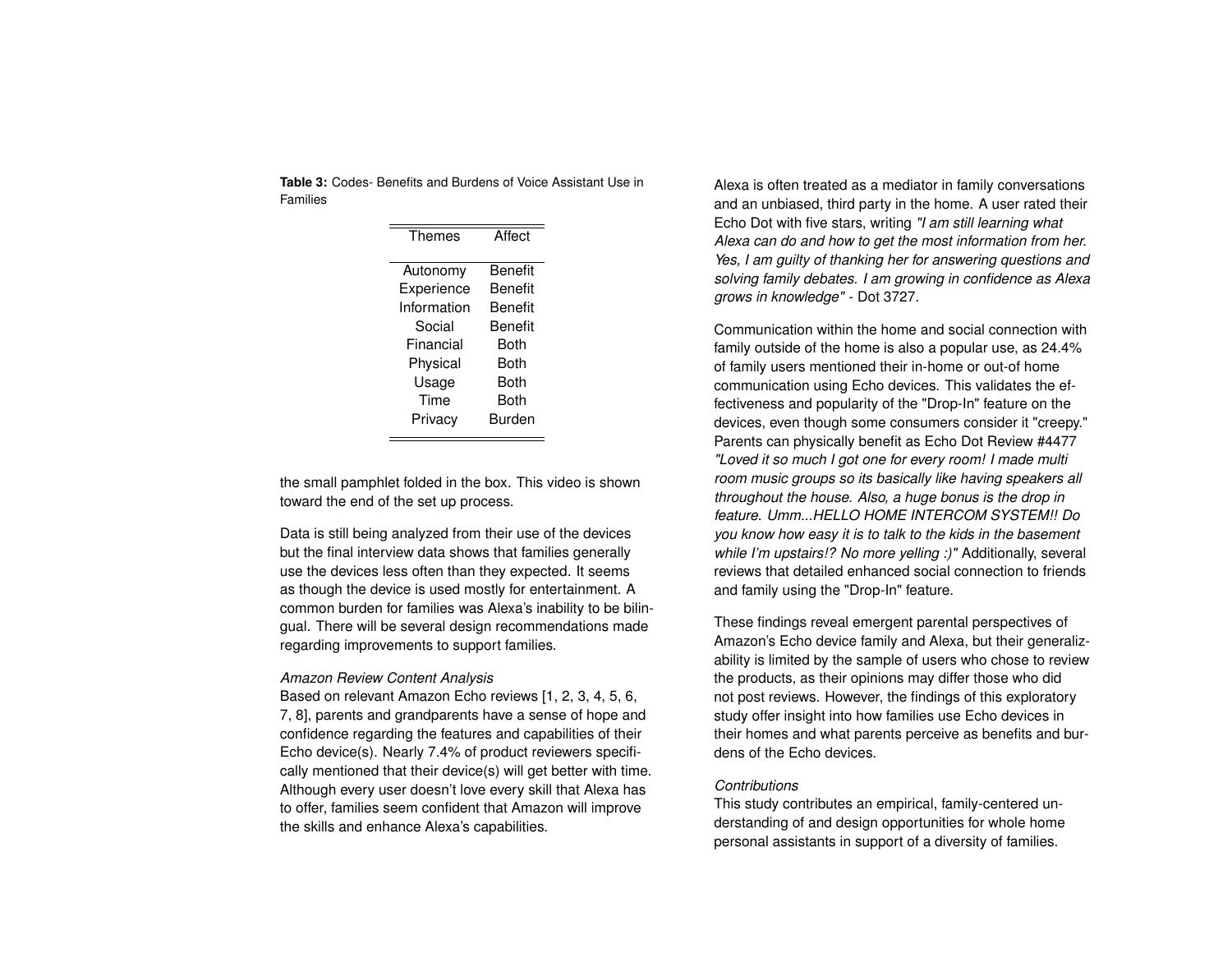# **Acknowledgements**

I would like to thank the Computing Research Association (CRA-W) for making this Distributed Research Experience (DREU) possible. I would also like to thank my mentor, Dr. Julie Kientz, for welcoming me to the University of Washington and for her support this summer. I'd like to thank Dr. Alexis Hiniker, Dr. Jason Yip and Erin Beneteau for their collaboration on this project. This work is supported in part by Mozilla. Any opinions, findings, and conclusions or recommendations expressed in this material are those of the authors and do not necessarily reflect the views of Mozilla or the Computing Research Association.

# **References**

- <span id="page-5-6"></span>[1] 2018a. Amazon Echo (2nd Generation). (27 Jun 2018). [https://www.amazon.com/dp/B06XCM9LJ4/ref=](https://www.amazon.com/dp/B06XCM9LJ4/ref=fs_ods_fs_ha_dr) [fs\\_ods\\_fs\\_ha\\_dr](https://www.amazon.com/dp/B06XCM9LJ4/ref=fs_ods_fs_ha_dr)
- <span id="page-5-8"></span>[2] 2018a. Amazon Echo Dot (2nd Generation). (27 Jun 2018). [https://www.amazon.com/dp/B01DFKC2SO/ref=fs\\_](https://www.amazon.com/dp/B01DFKC2SO/ref=fs_ods_fs_aucc_bt) [ods\\_fs\\_aucc\\_bt](https://www.amazon.com/dp/B01DFKC2SO/ref=fs_ods_fs_aucc_bt)
- <span id="page-5-13"></span>[3] 2018b. Amazon Echo Dot for Kids. (27 Jun 2018). [https://www.amazon.com/amazon-echo-dot-kids-edition/dp/](https://www.amazon.com/amazon-echo-dot-kids-edition/dp/B077JFK5YH/ref=sr_1_1?ie=UTF8&qid=1529954528&sr=8-1&keywords=echo+kids) [B077JFK5YH/ref=sr\\_1\\_1?ie=UTF8&qid=1529954528&sr=](https://www.amazon.com/amazon-echo-dot-kids-edition/dp/B077JFK5YH/ref=sr_1_1?ie=UTF8&qid=1529954528&sr=8-1&keywords=echo+kids) [8-1&keywords=echo+kids](https://www.amazon.com/amazon-echo-dot-kids-edition/dp/B077JFK5YH/ref=sr_1_1?ie=UTF8&qid=1529954528&sr=8-1&keywords=echo+kids)
- <span id="page-5-9"></span>[4] 2018b. Amazon Echo Plus (2nd Generation). (27 Jun 2018). https://www.amazon.com/dp/B075RPT9WT/ref =fs ods fs\_aucc\_sr
- <span id="page-5-12"></span>[5] 2018. Amazon Echo Show. (27 Jun 2018). [https:](https://www.amazon.com/dp/B01J24C0TI/ref=fs_ods_kt) [//www.amazon.com/dp/B01J24C0TI/ref=fs\\_ods\\_kt](https://www.amazon.com/dp/B01J24C0TI/ref=fs_ods_kt)
- <span id="page-5-11"></span>[6] 2018. Amazon Echo Spot. (27 Jun 2018). [https://www.](https://www.amazon.com/dp/B073SQYXTW/ref=fs_ods_rk) [amazon.com/dp/B073SQYXTW/ref=fs\\_ods\\_rk](https://www.amazon.com/dp/B073SQYXTW/ref=fs_ods_rk)
- <span id="page-5-10"></span>[7] 2018. Echo Look. (27 Jun 2018). [https://www.amazon.](https://www.amazon.com/dp/B0186JAEWK/ref=fs_ods_hx) [com/dp/B0186JAEWK/ref=fs\\_ods\\_hx](https://www.amazon.com/dp/B0186JAEWK/ref=fs_ods_hx)
- <span id="page-5-5"></span>[8] 2018a. Refurbished Amazon Echo (1st Generation). (27 Jun 2018). [https://www.amazon.com/](https://www.amazon.com/Certified-Refurbished-Amazon-Echo-Generation/dp/B00Y3QOH5G/ref=cm_cr_arp_d_product_top?ie=UTF8) [Certified-Refurbished-Amazon-Echo-Generation/dp/](https://www.amazon.com/Certified-Refurbished-Amazon-Echo-Generation/dp/B00Y3QOH5G/ref=cm_cr_arp_d_product_top?ie=UTF8)

[B00Y3QOH5G/ref=cm\\_cr\\_arp\\_d\\_product\\_top?ie=UTF8](https://www.amazon.com/Certified-Refurbished-Amazon-Echo-Generation/dp/B00Y3QOH5G/ref=cm_cr_arp_d_product_top?ie=UTF8)

- <span id="page-5-7"></span>[9] 2018b. Refurbished Amazon Echo Dot (2nd Generation). (27 Jun 2018). [https://www.amazon.com/dp/](https://www.amazon.com/dp/B01DFKC2SO/ref=fs_ods_fs_aucc_bt) [B01DFKC2SO/ref=fs\\_ods\\_fs\\_aucc\\_bt](https://www.amazon.com/dp/B01DFKC2SO/ref=fs_ods_fs_aucc_bt)
- <span id="page-5-2"></span>[10] Ken Cassar. 2018. Amazon's Echo is outselling the Kindle this year. (Apr 2018). [http://intelligence.slice.com/](http://intelligence.slice.com/blog/2016/amazons-echo-is-outselling-the-kindle-this-year) [blog/2016/amazons-echo-is-outselling-the-kindle-this-year](http://intelligence.slice.com/blog/2016/amazons-echo-is-outselling-the-kindle-this-year)
- <span id="page-5-0"></span>[11] Stefania Druga, Randi Williams, Cynthia Breazeal, and Mitchel Resnick. 2017. "Hey Google is It OK if I Eat You?": Initial Explorations in Child-Agent Interaction. In *Proceedings of the 2017 Conference on Interaction Design and Children (IDC '17)*. ACM, New York, NY, USA, 595–600. DOI:[http://dx.doi.org/10.1145/3078072.](http://dx.doi.org/10.1145/3078072.3084330) [3084330](http://dx.doi.org/10.1145/3078072.3084330)
- <span id="page-5-4"></span>[12] Hasan Shahid Ferdous. 2015. Technology at Mealtime: Beyond the 'Ordinary'. In *Proceedings of the 33rd Annual ACM Conference Extended Abstracts on Human Factors in Computing Systems (CHI EA '15)*. ACM, New York, NY, USA, 195–198. DOI: <http://dx.doi.org/10.1145/2702613.2702620>
- <span id="page-5-3"></span>[13] Alison Griswold. 2018. Even Amazon is surprised by how much people love Alexa. (Feb 2018). [https://qz.com/1197615/](https://qz.com/1197615/even-amazon-is-surprised-by-how-much-people-love-alexa/) [even-amazon-is-surprised-by-how-much-people-love-alexa/](https://qz.com/1197615/even-amazon-is-surprised-by-how-much-people-love-alexa/)
- <span id="page-5-14"></span>[14] Naeun Kim, Boram Yoon, Sam Jin, Hayang Seo, Ohkyun Kwon, and Jinwoo Kim. 2017. Internet of Family: Increasing Social Presence of Family Members via Sharing Ambient IoT Usage Data. In *Proceedings of the 11th International Conference on Ubiquitous Information Management and Communication (IMCOM '17)*. ACM, New York, NY, USA, Article 49, 9 pages. DOI:<http://dx.doi.org/10.1145/3022227.3022275>
- <span id="page-5-1"></span>[15] Ewa Luger and Abigail Sellen. 2016. "Like Having a Really Bad PA": The Gulf Between User Expectation and Experience of Conversational Agents. In *Proceedings of the 2016 CHI Conference on Human Factors*